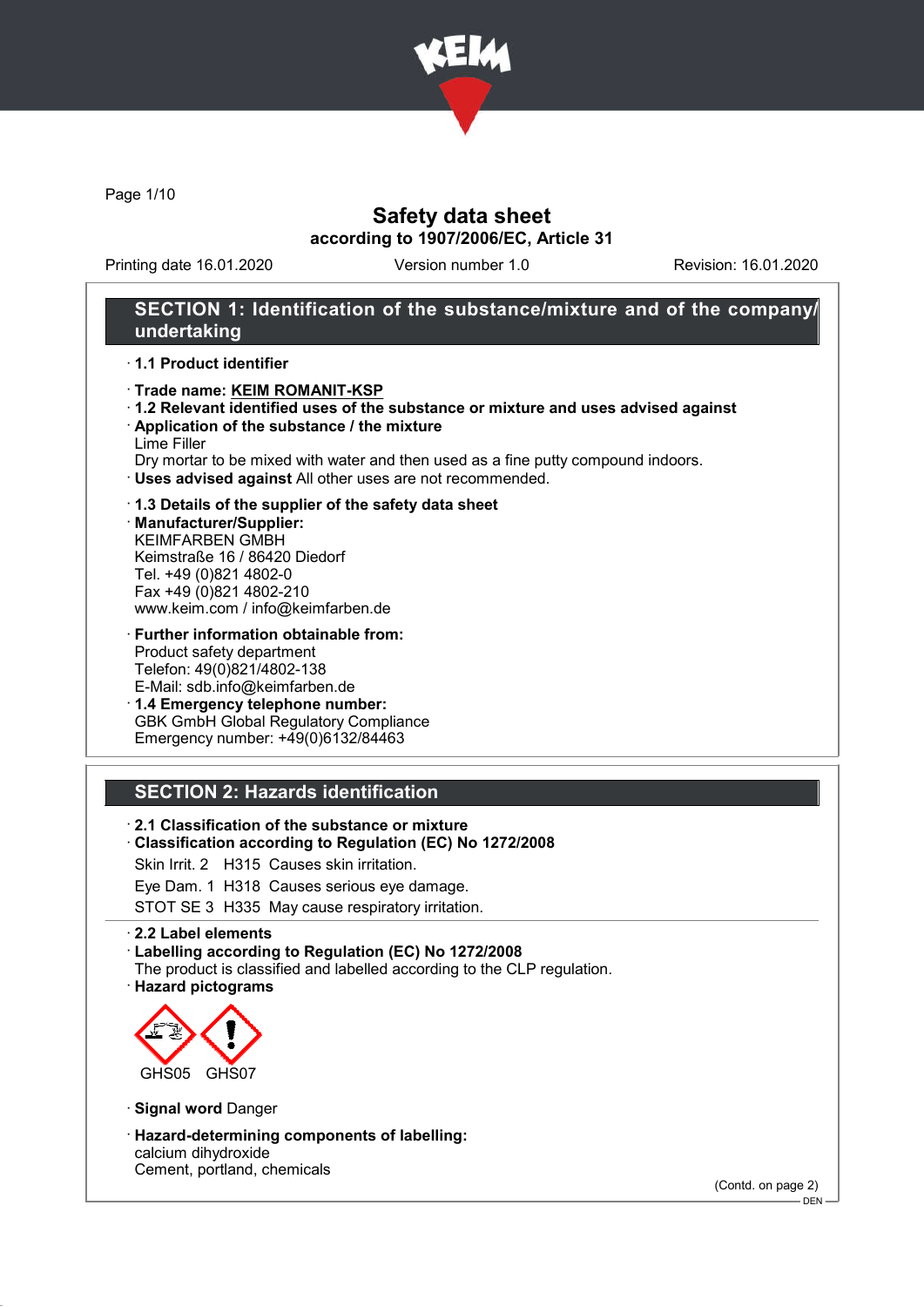

Page 2/10

# Safety data sheet according to 1907/2006/EC, Article 31

Printing date 16.01.2020 Version number 1.0 Revision: 16.01.2020

#### Trade name: KEIM ROMANIT-KSP

|                              | (Contd. of page 1)                                                                             |  |
|------------------------------|------------------------------------------------------------------------------------------------|--|
| $\cdot$ Hazard statements    |                                                                                                |  |
| H315 Causes skin irritation. |                                                                                                |  |
|                              | H318 Causes serious eye damage.                                                                |  |
|                              | H335 May cause respiratory irritation.                                                         |  |
| · Precautionary statements   |                                                                                                |  |
| P280                         | Wear protective gloves/protective clothing/eye protection/face protection.                     |  |
| P261                         | Avoid breathing dust.                                                                          |  |
| P271 20                      | Use only outdoors or in a well-ventilated area.                                                |  |
|                              | P305+P351+P338 IF IN EYES: Rinse cautiously with water for several minutes. Remove contact     |  |
|                              | lenses, if present and easy to do. Continue rinsing.                                           |  |
| P315                         | Get immediate medical advice/attention.                                                        |  |
| P304+P340                    | IF INHALED: Remove person to fresh air and keep comfortable for breathing.                     |  |
| P302+P352                    | IF ON SKIN: Wash with plenty of soap and water.                                                |  |
| P362                         | Take off contaminated clothing.                                                                |  |
| P332+P313                    | If skin irritation occurs: Get medical advice/attention.                                       |  |
| 2.3 Other hazards            |                                                                                                |  |
|                              | This Product produces an alkaline reaction with moisture or water. Avoid contact with eyes and |  |
| prolonged skin contact.      |                                                                                                |  |
|                              | <b>Results of PBT and vPvB assessment</b>                                                      |  |
| · PBT: Not applicable        |                                                                                                |  |
| · vPvB: Not applicable       |                                                                                                |  |
|                              |                                                                                                |  |

## SECTION 3: Composition/information on ingredients

### · 3.2 Mixtures

· Description: Portland-cement, calcium dihydroxide, aggregates and additives

### · Dangerous components:

| <b>Dangerous components.</b>                                                                                   |                                                        |              |  |  |
|----------------------------------------------------------------------------------------------------------------|--------------------------------------------------------|--------------|--|--|
| CAS: 1305-62-0                                                                                                 | calcium dihydroxide                                    | $≥10 - 520%$ |  |  |
| EINECS: 215-137-3                                                                                              | Eye Dam. 1, H318; Skin Irrit. 2, H315; STOT            |              |  |  |
| Reg.nr.: 01-2119475151-45-XXXX   SE 3, H335                                                                    |                                                        |              |  |  |
| CAS: 65997-15-1                                                                                                | Cement, portland, chemicals                            | ≤5%          |  |  |
| EINECS: 266-043-4                                                                                              | Eye Dam. 1, H318; $\Diamond$ Skin Irrit. 2, H315; STOT |              |  |  |
|                                                                                                                | SE 3. H335                                             |              |  |  |
| A و منظوم من علم ما و موجود و استخدام المناطق المعلمين من الموجود و من المعلم العام العام العام و المالي العام |                                                        |              |  |  |

· Additional information: For the wording of the listed hazard phrases refer to section 16.

# SECTION 4: First aid measures

#### · 4.1 Description of first aid measures

- · General information: When seeing the doctor we suggest to present this safety data sheet.
- · After inhalation: Supply fresh air; consult doctor in case of complaints.
- · After skin contact:

Immediately wash with water and soap and rinse thoroughly.

Do not use solvents or thinners.

If skin irritation continues, consult a doctor.

(Contd. on page 3)  $-$  DEN  $-$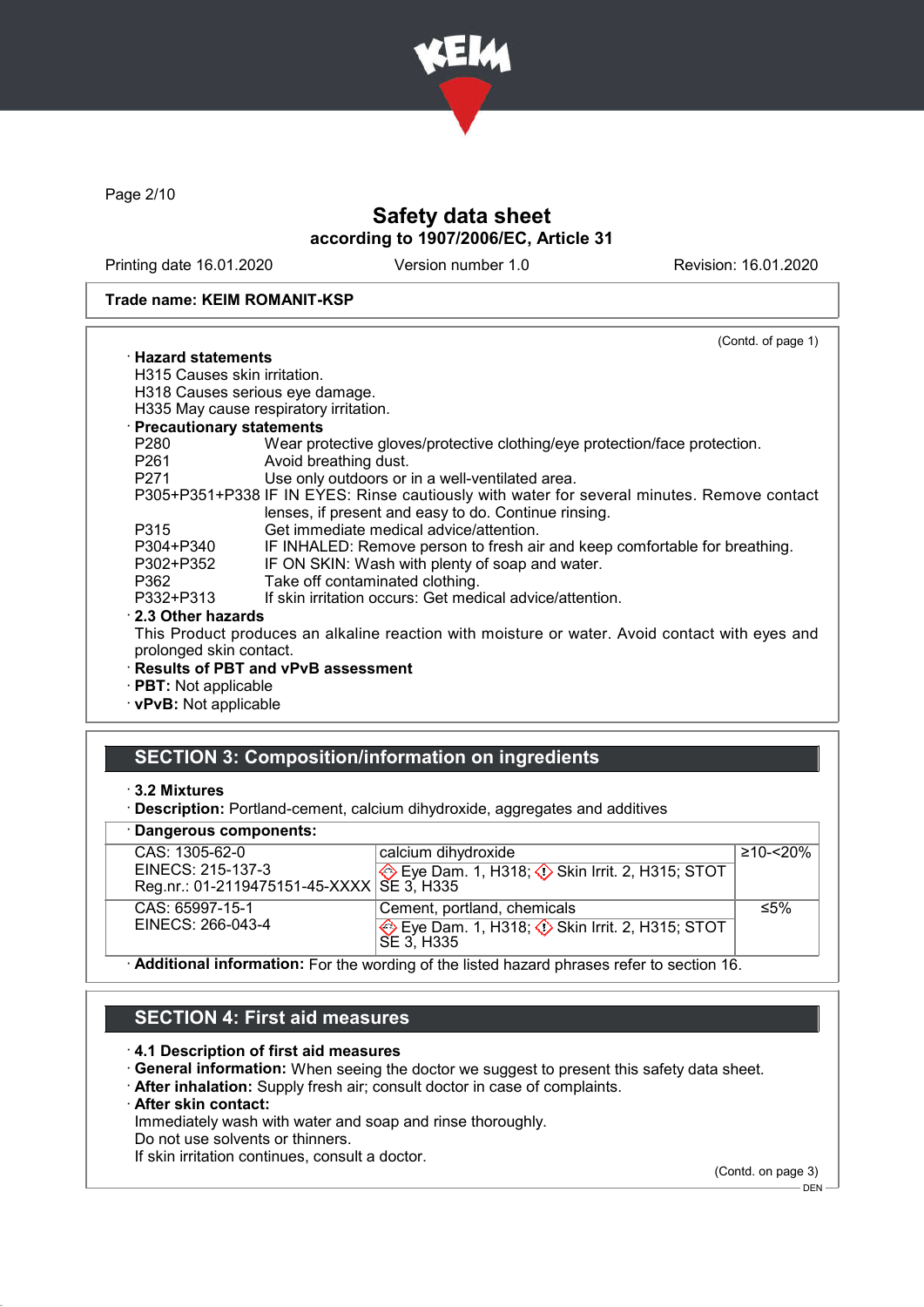

Page 3/10

## Safety data sheet according to 1907/2006/EC, Article 31

Printing date 16.01.2020 Version number 1.0 Revision: 16.01.2020

### Trade name: KEIM ROMANIT-KSP

· After eye contact:

(Contd. of page 2)

DEN

- Rinse opened eye for several minutes under running water. Then consult a doctor.
- · After swallowing:
- Rinse mouth and throat well with water.
- Do not induce vomiting; call for medical help immediately.
- · 4.2 Most important symptoms and effects, both acute and delayed No further relevant information available.
- · 4.3 Indication of any immediate medical attention and special treatment needed
- No further relevant information available.

## SECTION 5: Firefighting measures

- · 5.1 Extinguishing media
- · Suitable extinguishing agents:
- Product itself does not burn. Co-ordinate fire-fighting measures to the fire surroundings.
- · 5.2 Special hazards arising from the substance or mixture
- No further relevant information available.
- · 5.3 Advice for firefighters
- · Specila protective equipment: Wear self-contained respiratory protective device.
- · Additional information

Dispose of fire debris and contaminated fire fighting water in accordance with official regulations. In case of fire do not breathe smoke, fumes and vapours.

## SECTION 6: Accidental release measures

| 6.1 Personal precautions, protective equipment and emergency procedures<br>Avoid formation of dust. |                    |
|-----------------------------------------------------------------------------------------------------|--------------------|
| Provide adequate ventilation or wear respiratory mask.                                              |                    |
| Avoid contact with skin and eyes.                                                                   |                    |
| Respect the protection rules (see section 7 a. 8).                                                  |                    |
| Product forms slippery surface when combined with water.                                            |                    |
| 6.2 Environmental precautions:                                                                      |                    |
| Do not allow product to reach soil, sewage system or any water course.                              |                    |
| Follow local governmental rules and regulations.                                                    |                    |
| 6.3 Methods and material for containment and cleaning up:                                           |                    |
| Close drainages (risk of blocking)                                                                  |                    |
| Danger of slipping!                                                                                 |                    |
| Avoid formation of dust.                                                                            |                    |
| Ensure adequate ventilation.                                                                        |                    |
| Pick up mechanically.                                                                               |                    |
| Dispose of the material collected according to regulations.                                         |                    |
| Clear contaminated areas thoroughly.                                                                |                    |
| $\cdot$ 6.4 Reference to other sections                                                             |                    |
| See Section 7 for information on safe handling.                                                     |                    |
| See Section 8 for information on personal protection equipment.                                     |                    |
|                                                                                                     | (Contd. on page 4) |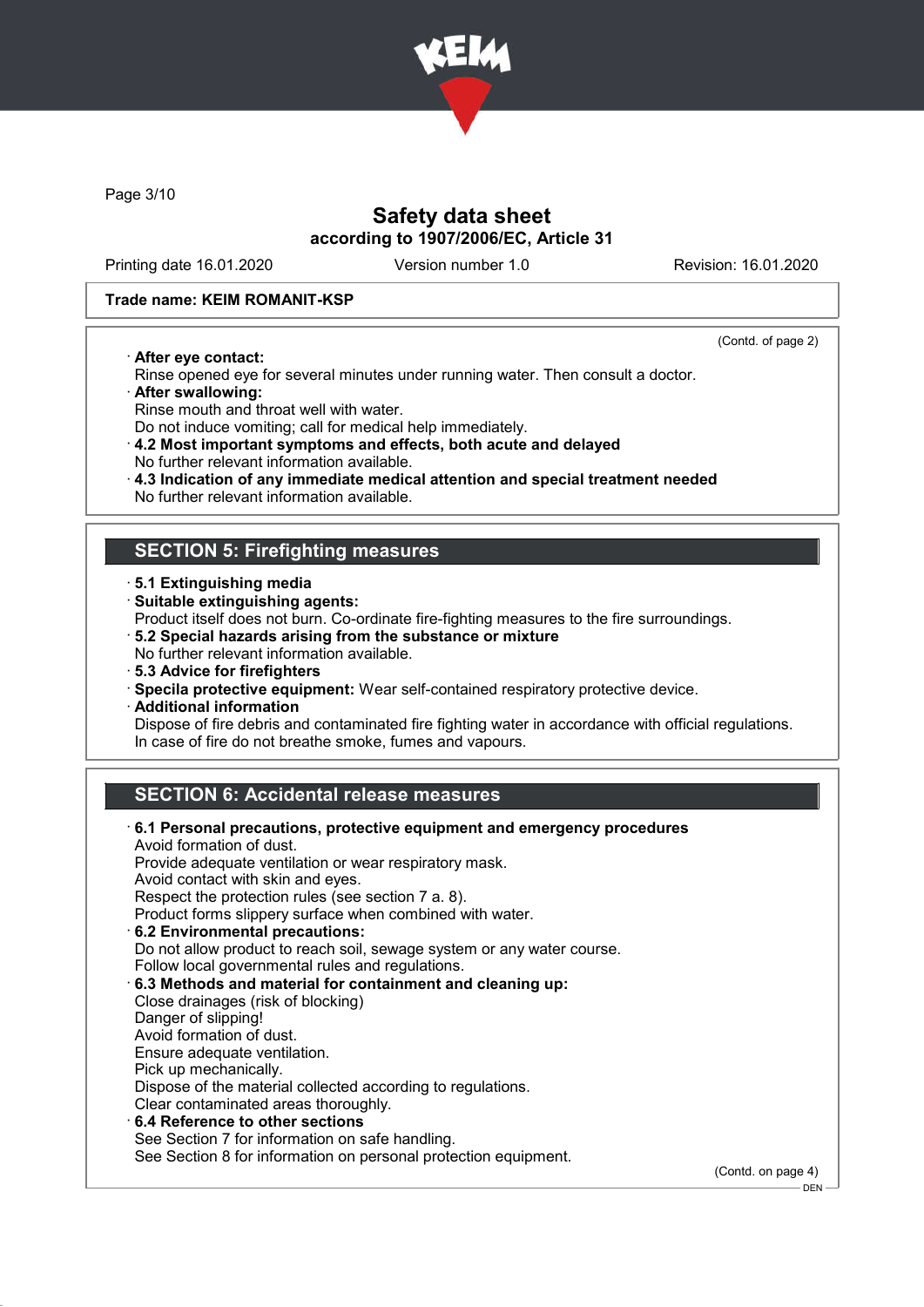

Page 4/10

## Safety data sheet according to 1907/2006/EC, Article 31

Printing date 16.01.2020 Version number 1.0 Revision: 16.01.2020

(Contd. of page 3)

### Trade name: KEIM ROMANIT-KSP

See Section 13 for disposal information.

## SECTION 7: Handling and storage

· 7.1 Precautions for safe handling Avoid contact with skin and eyes. Keep receptacles tightly sealed. Prevent formation of dust. Ensure good ventilation/exhaustion at the workplace. Any unavoidable deposit of dust must be regularly removed. See item 8 (8.2) for information about suitable protective equipment and technical precautions. Respect the protection rules. Information about fire - and explosion protection: The product is not flammable. No special measures required. · 7.2 Conditions for safe storage, including any incompatibilities · Storage: · Requirements to be met by storerooms and receptacles: Keep in the original containers in a cool and dry place. Store only in unopened original receptacles. · Information about storage in one common storage facility: Do not store together with acids. · Further information about storage conditions: Store in dry conditions. Protect from humidity and water. Avoid dust formations and deposits. Keep container tightly sealed. Protect from heat and direct sunlight. · Storage class: 13 · 7.3 Specific end use(s) No further relevant information available.

## SECTION 8: Exposure controls/personal protection

## · 8.1 Control parameters · Ingredients with limit values that require monitoring at the workplace: 1305-62-0 calcium dihydroxide AGW (Germany) Long-term value: 1E mg/m<sup>3</sup> 2(I);Y, EU, DFG 65997-15-1 Cement, portland, chemicals AGW (Germany) Long-term value: 5 E mg/m<sup>3</sup> DFG · DNELs 1305-62-0 calcium dihydroxide Inhalative  $Acute$  - local effects  $4$  mg/m<sup>3</sup> (worker) (Contd. on page 5)

DEN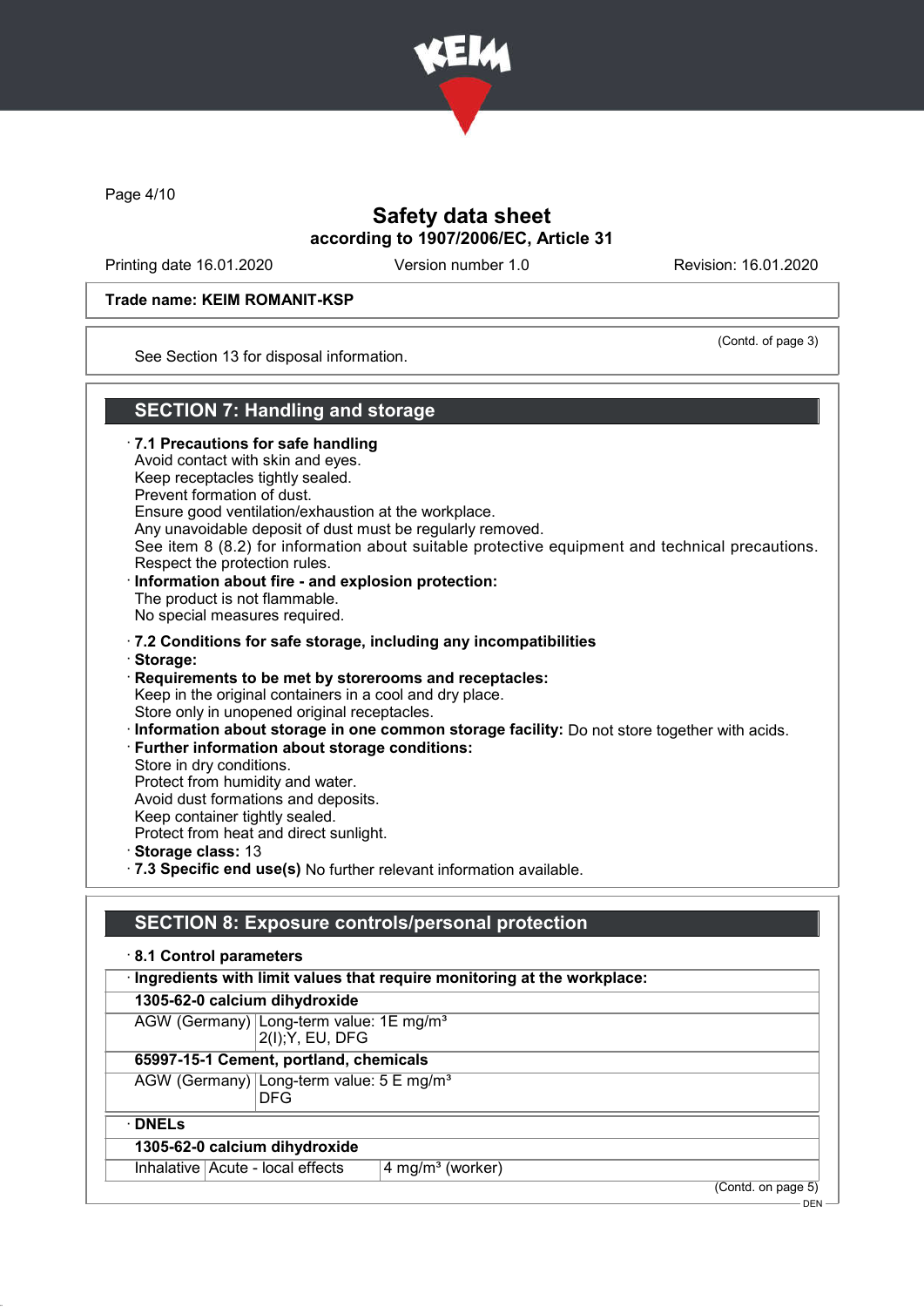

Page 5/10

# Safety data sheet according to 1907/2006/EC, Article 31

Printing date 16.01.2020 Version number 1.0 Revision: 16.01.2020

## Trade name: KEIM ROMANIT-KSP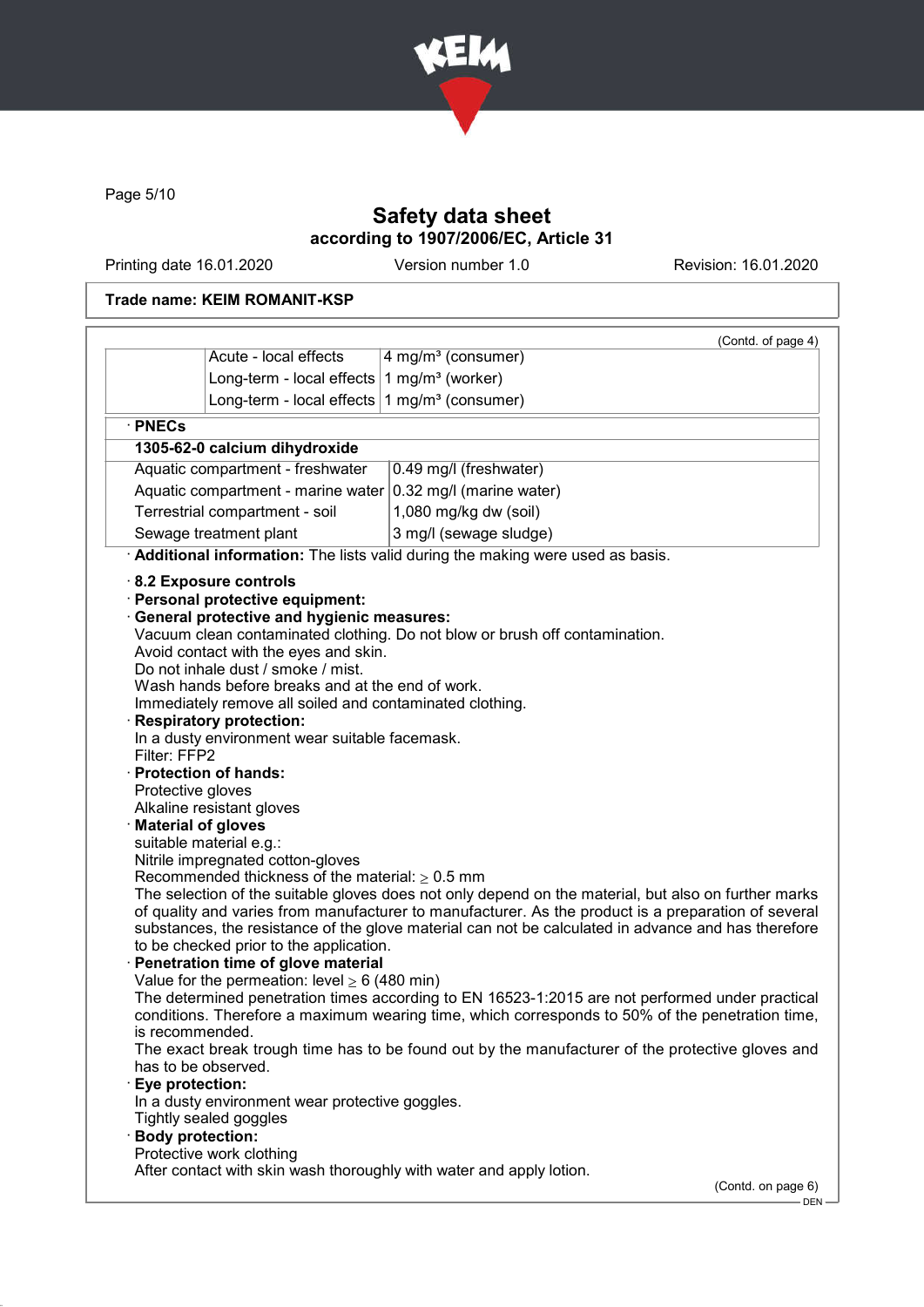

Page 6/10

# Safety data sheet according to 1907/2006/EC, Article 31

Printing date 16.01.2020 Version number 1.0 Revision: 16.01.2020

### Trade name: KEIM ROMANIT-KSP

(Contd. of page 5) · Limitation and supervision of exposure into the environment See Section 12 and 6.2

| .9.1 Information on basic physical and chemical properties<br><b>General Information</b><br>· Appearance:<br>Form:<br>Powder<br>Colour:<br>White<br>Odourless<br>· Odour:<br><b>Odour threshold:</b><br>Not determined<br>· pH-value at 20 °C:<br>$11.5 - 13.5*$<br>mixed with water<br>Change in condition<br><b>Melting point/freezing point:</b><br>Not determined<br>Initial boiling point and boiling range: Not applicable<br>· Flash point:<br>Not applicable<br>· Flammability (solid, gas):<br>Not applicable<br>Not determined<br>· Ignition temperature: |  |
|---------------------------------------------------------------------------------------------------------------------------------------------------------------------------------------------------------------------------------------------------------------------------------------------------------------------------------------------------------------------------------------------------------------------------------------------------------------------------------------------------------------------------------------------------------------------|--|
|                                                                                                                                                                                                                                                                                                                                                                                                                                                                                                                                                                     |  |
|                                                                                                                                                                                                                                                                                                                                                                                                                                                                                                                                                                     |  |
|                                                                                                                                                                                                                                                                                                                                                                                                                                                                                                                                                                     |  |
|                                                                                                                                                                                                                                                                                                                                                                                                                                                                                                                                                                     |  |
|                                                                                                                                                                                                                                                                                                                                                                                                                                                                                                                                                                     |  |
|                                                                                                                                                                                                                                                                                                                                                                                                                                                                                                                                                                     |  |
|                                                                                                                                                                                                                                                                                                                                                                                                                                                                                                                                                                     |  |
|                                                                                                                                                                                                                                                                                                                                                                                                                                                                                                                                                                     |  |
|                                                                                                                                                                                                                                                                                                                                                                                                                                                                                                                                                                     |  |
|                                                                                                                                                                                                                                                                                                                                                                                                                                                                                                                                                                     |  |
| · Decomposition temperature:<br>Not determined                                                                                                                                                                                                                                                                                                                                                                                                                                                                                                                      |  |
| · Auto-ignition temperature:<br>Product is not selfigniting.                                                                                                                                                                                                                                                                                                                                                                                                                                                                                                        |  |
| <b>Explosive properties:</b><br>Product does not present an explosion hazard.                                                                                                                                                                                                                                                                                                                                                                                                                                                                                       |  |
| · Explosion limits:                                                                                                                                                                                                                                                                                                                                                                                                                                                                                                                                                 |  |
| Lower:<br>Not applicable                                                                                                                                                                                                                                                                                                                                                                                                                                                                                                                                            |  |
| Upper:<br>Not applicable                                                                                                                                                                                                                                                                                                                                                                                                                                                                                                                                            |  |
| Not applicable<br>Oxidising properties:                                                                                                                                                                                                                                                                                                                                                                                                                                                                                                                             |  |
| · Vapour pressure:<br>Not applicable.                                                                                                                                                                                                                                                                                                                                                                                                                                                                                                                               |  |
| · Density at 20 °C:<br>950-1050* kg/m <sup>3</sup>                                                                                                                                                                                                                                                                                                                                                                                                                                                                                                                  |  |
| <b>Bulk density</b>                                                                                                                                                                                                                                                                                                                                                                                                                                                                                                                                                 |  |
| · Relative density<br>Not determined                                                                                                                                                                                                                                                                                                                                                                                                                                                                                                                                |  |
| · Vapour density<br>Not applicable<br><b>Evaporation rate</b><br>Not applicable                                                                                                                                                                                                                                                                                                                                                                                                                                                                                     |  |
|                                                                                                                                                                                                                                                                                                                                                                                                                                                                                                                                                                     |  |
| · Solubility in / Miscibility with<br>water at 20 °C:<br>< 2 g/l (Ca(OH)2)                                                                                                                                                                                                                                                                                                                                                                                                                                                                                          |  |
| Slightly soluble.                                                                                                                                                                                                                                                                                                                                                                                                                                                                                                                                                   |  |
| <b>Miscible</b>                                                                                                                                                                                                                                                                                                                                                                                                                                                                                                                                                     |  |
| · Partition coefficient: n-octanol/water:<br>Not applicable                                                                                                                                                                                                                                                                                                                                                                                                                                                                                                         |  |
| · Viscosity:                                                                                                                                                                                                                                                                                                                                                                                                                                                                                                                                                        |  |
| Dynamic:<br>Not applicable                                                                                                                                                                                                                                                                                                                                                                                                                                                                                                                                          |  |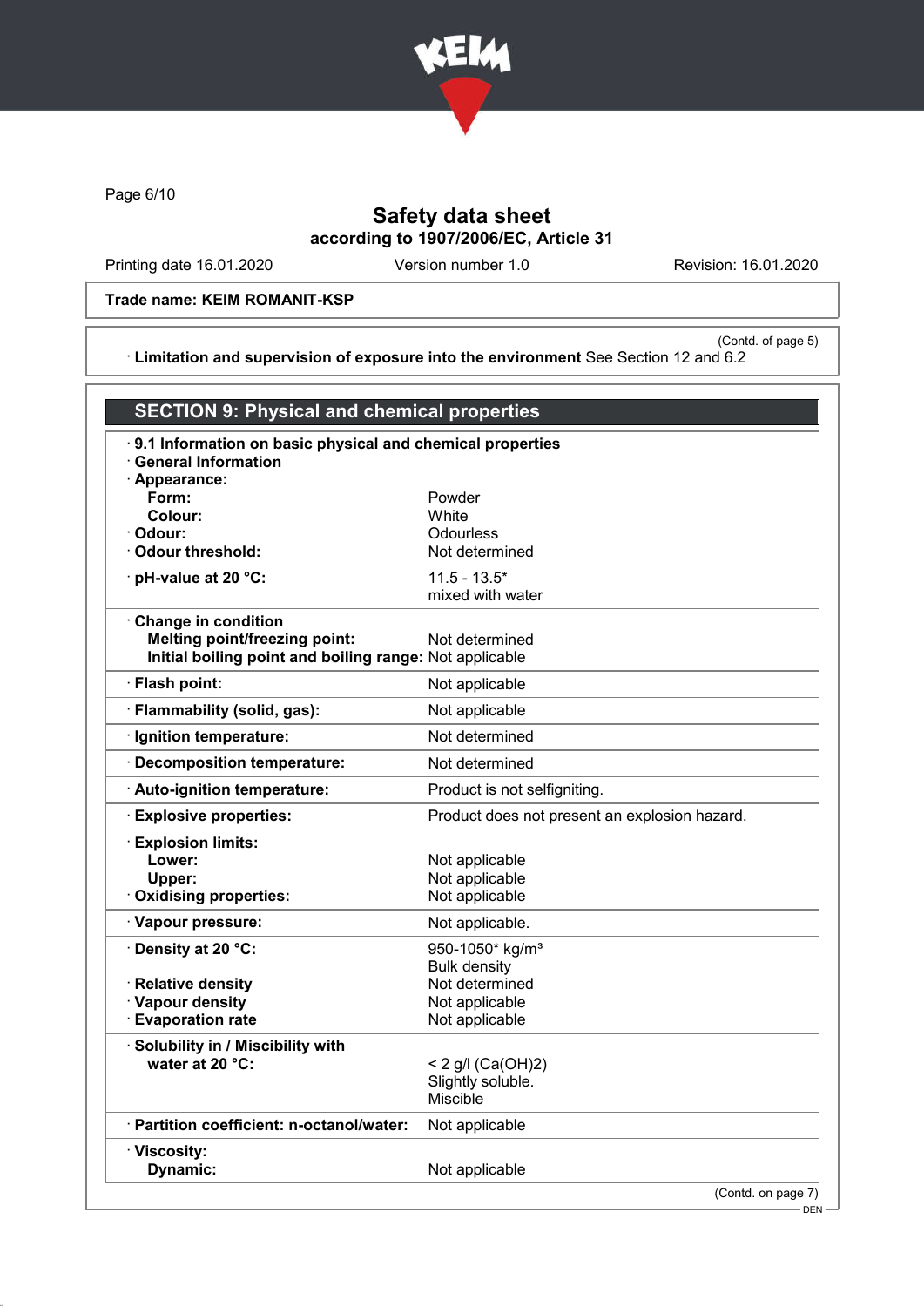

Page 7/10

# Safety data sheet according to 1907/2006/EC, Article 31

Printing date 16.01.2020 Version number 1.0 Revision: 16.01.2020

(Contd. of page 6)

### Trade name: KEIM ROMANIT-KSP

Kinematic: <br>B.2 Other information **Access 1986** Mot applicable **Research Access** 3

\* The values are for freshly produced material and may change with the time.

## SECTION 10: Stability and reactivity

- · 10.1 Reactivity Reacts with water alkaline and hardens.
- · 10.2 Chemical stability Stable under normal conditions of storage and use.
- · Thermal decomposition / conditions to be avoided:
- Stable at environment temperature.
- No decomposition if used and stored according to specifications.
- · 10.3 Possibility of hazardous reactions No dangerous reactions known.
- · 10.4 Conditions to avoid Humidity
- · 10.5 Incompatible materials: Acids
- · 10.6 Hazardous decomposition products:

No hazardous decomposition products if stored and handled as prescribed.

## SECTION 11: Toxicological information

· 11.1 Information on toxicological effects

· Acute toxicity Based on available data, the classification criteria are not met.

### · LD/LC50 values relevant for classification:

### 1305-62-0 calcium dihydroxide

Oral LD50 >2,000 mg/kg (rat) (OECD 425)

Dermal LD50 >2,500 mg/kg (rabbit) (OECD 402)

Primary irritant effect:

### Skin corrosion/irritation

- Causes skin irritation.
- · Serious eye damage/irritation
- Causes serious eye damage.
- · during inhalation: Irritating to respiratory system.
- · during swallowing: Irritant effect possible
- **Respiratory or skin sensitisation**
- Product is reduced in chromate. Within the indicated storage time sensitization is not expected.
- Other information (about experimental toxicology):
- Experimental analysis are not available.

The product was not tested. The statements on toxicology have been derived from the properties of the individual components.

- · CMR effects (carcinogenity, mutagenicity and toxicity for reproduction) Not applicable
- Germ cell mutagenicity Based on available data, the classification criteria are not met.
- · Carcinogenicity Based on available data, the classification criteria are not met.
- · Reproductive toxicity Based on available data, the classification criteria are not met.
- · STOT-single exposure
- May cause respiratory irritation.

(Contd. on page 8)

DEN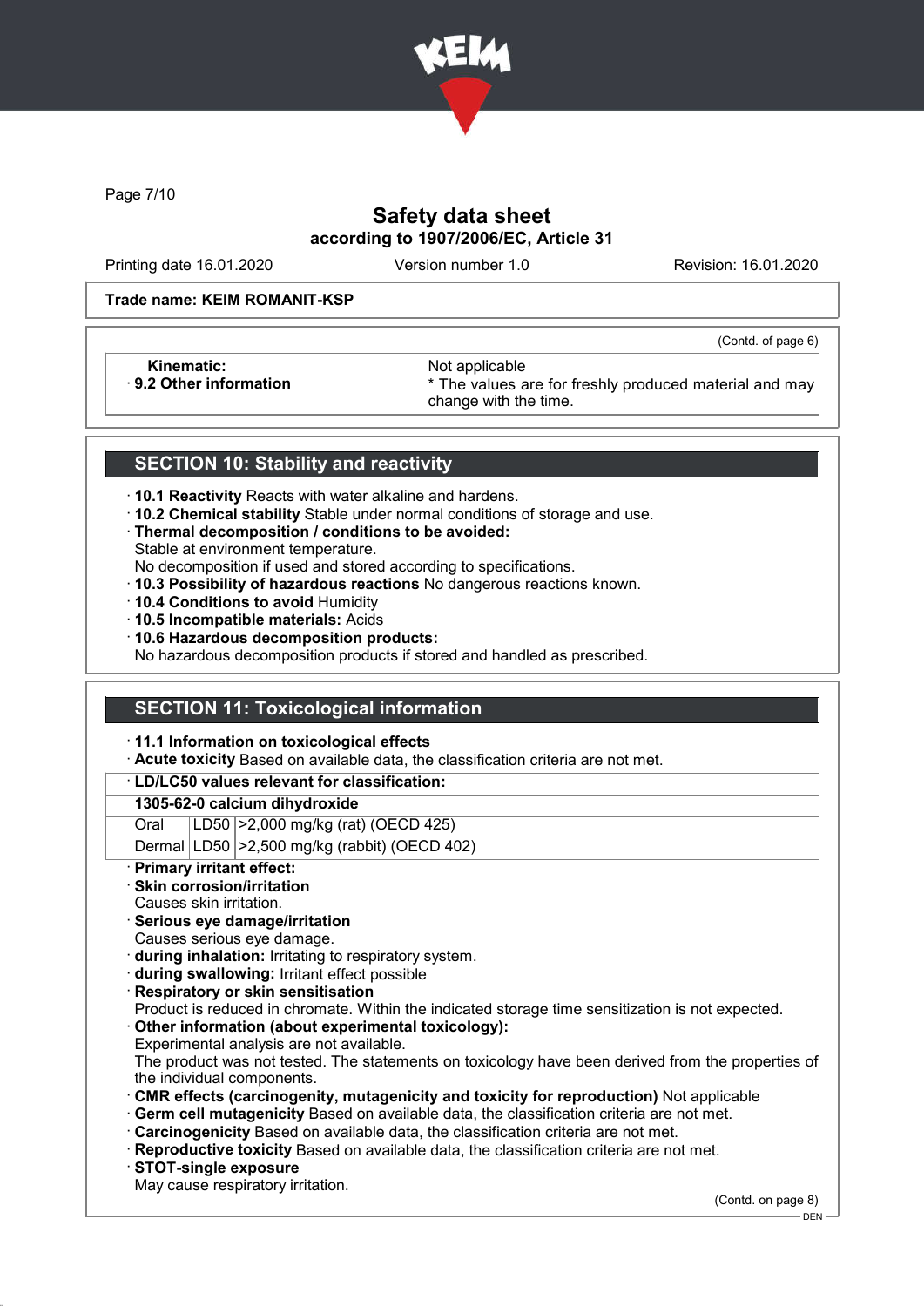

Page 8/10

# Safety data sheet according to 1907/2006/EC, Article 31

Printing date 16.01.2020 Version number 1.0 Revision: 16.01.2020

### Trade name: KEIM ROMANIT-KSP

(Contd. of page 7)

· STOT-repeated exposure Based on available data, the classification criteria are not met. · Aspiration hazard Based on available data, the classification criteria are not met.

|                                                                                                                                                                                                                                                                                                                                                                                                                                                                                                                                                                                                  | <b>SECTION 12: Ecological information</b>     |  |  |  |  |
|--------------------------------------------------------------------------------------------------------------------------------------------------------------------------------------------------------------------------------------------------------------------------------------------------------------------------------------------------------------------------------------------------------------------------------------------------------------------------------------------------------------------------------------------------------------------------------------------------|-----------------------------------------------|--|--|--|--|
| · 12.1 Toxicity                                                                                                                                                                                                                                                                                                                                                                                                                                                                                                                                                                                  |                                               |  |  |  |  |
| · Aquatic toxicity:                                                                                                                                                                                                                                                                                                                                                                                                                                                                                                                                                                              |                                               |  |  |  |  |
| 1305-62-0 calcium dihydroxide                                                                                                                                                                                                                                                                                                                                                                                                                                                                                                                                                                    |                                               |  |  |  |  |
| <b>NOEC</b>                                                                                                                                                                                                                                                                                                                                                                                                                                                                                                                                                                                      | 48 mg/l (algae) (72h)                         |  |  |  |  |
|                                                                                                                                                                                                                                                                                                                                                                                                                                                                                                                                                                                                  | 32 mg/l (invertebrate marine organisms) (14d) |  |  |  |  |
| EC10/LC10 oder NOEC                                                                                                                                                                                                                                                                                                                                                                                                                                                                                                                                                                              | 2,000 mg/kg (Soil macro-organisms)            |  |  |  |  |
|                                                                                                                                                                                                                                                                                                                                                                                                                                                                                                                                                                                                  | 12,000 mg/kg (soil microorganisms)            |  |  |  |  |
| <b>NOEC</b>                                                                                                                                                                                                                                                                                                                                                                                                                                                                                                                                                                                      | 1,080 mg/kg (sewage sludge) (21d)             |  |  |  |  |
| EC 50/48h                                                                                                                                                                                                                                                                                                                                                                                                                                                                                                                                                                                        | 49.1 mg/l (freshwater invertebrate organisms) |  |  |  |  |
| EC 50/72 h                                                                                                                                                                                                                                                                                                                                                                                                                                                                                                                                                                                       | 184.57 mg/l (freshwater alga)                 |  |  |  |  |
| LC 50/96 h                                                                                                                                                                                                                                                                                                                                                                                                                                                                                                                                                                                       | 457 mg/l (marine fish)                        |  |  |  |  |
|                                                                                                                                                                                                                                                                                                                                                                                                                                                                                                                                                                                                  | 50.6 mg/l (freshwater fish)                   |  |  |  |  |
|                                                                                                                                                                                                                                                                                                                                                                                                                                                                                                                                                                                                  | 158 mg/l (invertebrate marine organisms)      |  |  |  |  |
| According to our standard of knowledge the product does not contain any organic bounded halogen.<br>The product has no influence on the waste water's AOX-value.<br>According to the formulation contains the following heavy metals and compounds from the<br>EU guideline NO. 2006/11/EC:<br>According to our current data base the product does not consist of any heavy metals or substances<br>of EU-directives 76/464/EWG.<br><b>General notes:</b><br>At present there are no ecotoxicological assessments.<br>Do not allow product to reach ground water, water course or sewage system. |                                               |  |  |  |  |
| Water hazard class 1 (German Regulation) (Self-assessment): slightly hazardous for water<br>12.5 Results of PBT and vPvB assessment<br>· PBT: Not applicable<br>· vPvB: Not applicable<br>. 12.6 Other adverse effects No further relevant information available.                                                                                                                                                                                                                                                                                                                                |                                               |  |  |  |  |

- · 13.1 Waste treatment methods
- · Recommendation

Disposal must be made according to official regulations.

<sup>–</sup> DEN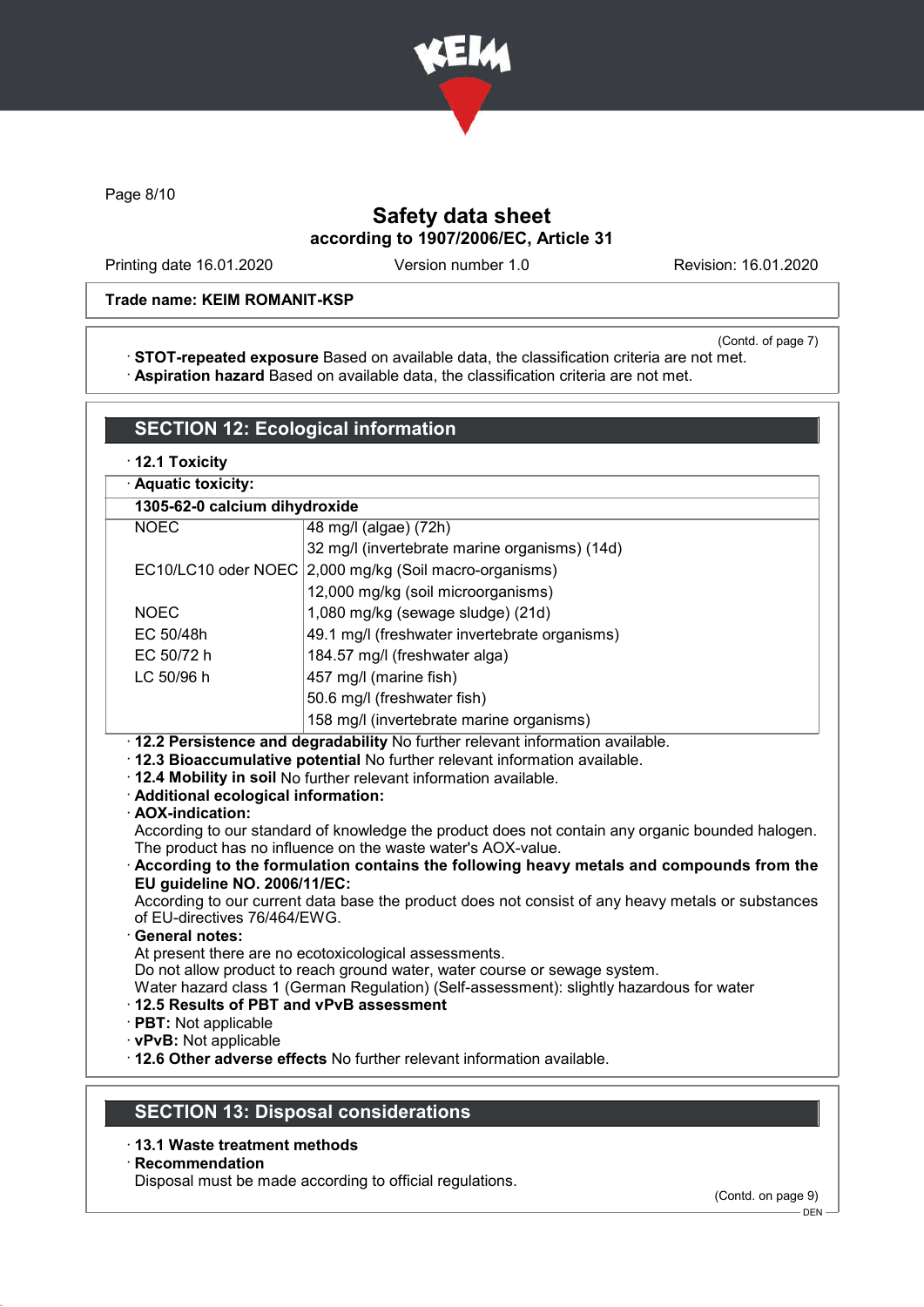

Page 9/10

## Safety data sheet according to 1907/2006/EC, Article 31

Printing date 16.01.2020 Version number 1.0 Revision: 16.01.2020

### Trade name: KEIM ROMANIT-KSP

(Contd. of page 8) Must not be disposed with household garbage. Do not allow product to reach sewage system. Unused remainders of the product should be regarded as hazardous waste. Recommendation for non-reusable residues: Mix with water and allow to harden. Allow wet product and product sludge to harden and do not allow to get into drains or waterways. Dispose hardened product as concrete waste.

· European waste catalogue

17 01 01 | concrete

· Uncleaned packaging:

· Recommendation:

Disposal must be made according to official regulations.

Non contaminated packagings may be recycled.

Recommended cleansing agents: Water, if necessary with cleansing agents.

## SECTION 14: Transport information

| $\cdot$ 14.1 UN-Number<br>· ADR, IMDG, IATA       | Void                                                          |
|---------------------------------------------------|---------------------------------------------------------------|
|                                                   |                                                               |
| 14.2 UN proper shipping name<br>· ADR, IMDG, IATA | Void                                                          |
| 14.3 Transport hazard class(es)                   |                                                               |
| · ADR, IMDG, IATA                                 |                                                               |
| · Class                                           | Void                                                          |
| 14.4 Packing group                                |                                                               |
| · ADR, IMDG, IATA                                 | Void                                                          |
|                                                   |                                                               |
| ⋅14.5 Environmental hazards:                      |                                                               |
| · Marine pollutant:                               | No.                                                           |
| 14.6 Special precautions for user                 | Not applicable                                                |
| 14.7 Transport in bulk according to Annex II      |                                                               |
| of Marpol and the IBC Code                        | Not applicable                                                |
| · Transport/Additional information:               | No dangerous good in sense of these transport<br>regulations. |
| · UN "Model Regulation":                          | Void                                                          |

## SECTION 15: Regulatory information

· 15.1 Safety, health and environmental regulations/legislation specific for the substance or mixture

· Labelling according to Regulation (EC) No 1272/2008

For information on labelling please refer to section 2 of this document.

(Contd. on page 10)

DEN